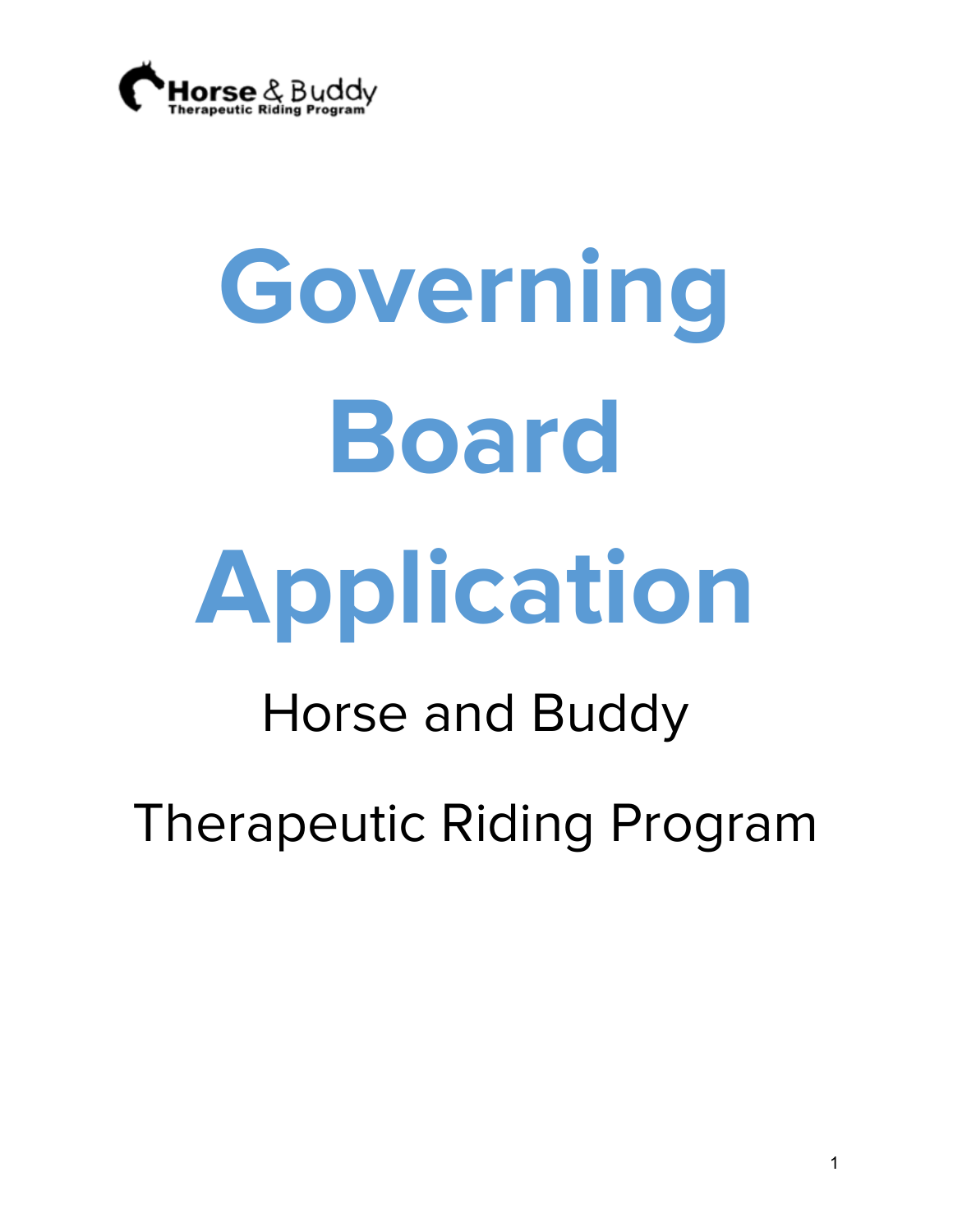

Hello,

You have received this board application because you have expressed interest, been recommended by a friend or staff member of Horse and Buddy or you have been identified as someone in our community that we would like to explore for a potential new board member position.

We hope you will take this opportunity to learn more about Horse and Buddy, our mission and the responsibilities of our governing board. We are passionate about our work and service to the community.

The application is the beginning of our process for board membership. The steps once your application is submitted include facility tours, interviews and board approval. It is crucial to the organization's success that this is a good fit for you and for Horse and Buddy.

If you determine you have an interest in exploring a board position with Horse and Buddy, please complete this application and notify your contact person or the Executive Director, Janet Mason at 919-799-1650.

Thank you for your time, consideration and interest in a potential Governing position with Horse and Buddy.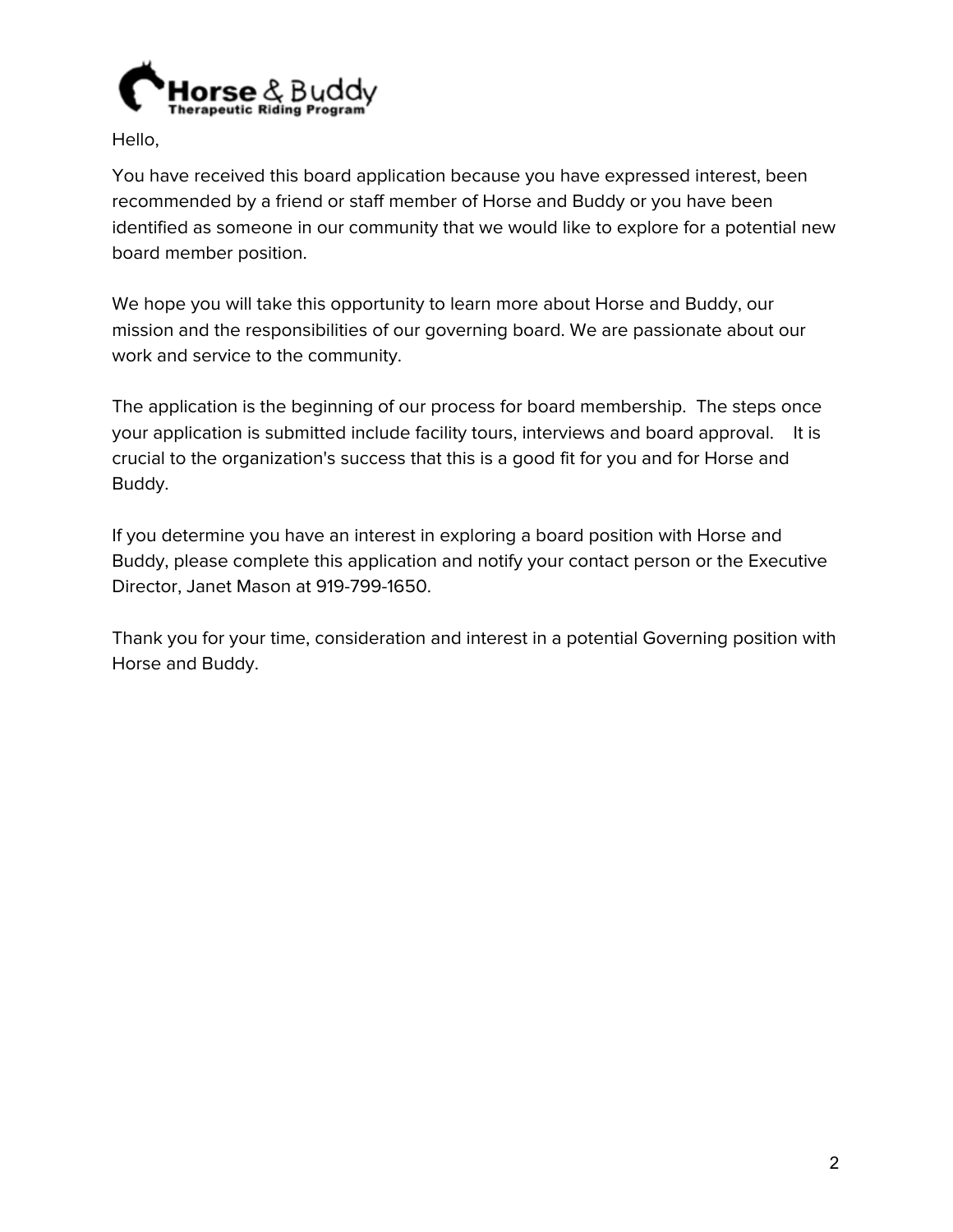

# **About Horse and Buddy**

Horse and Buddy enriches the lives of children and adults with special needs through equine assisted therapies and activities in a safe and caring environment.

Horse and Buddy began in 2001 and obtained our 501(c)3 non-profit status in 2003. For the first nine years, our program operated out of four different Wake County leased sites. In 2010, a benefactor purchased a 35-acre farm for our use in New Hill, where we operate today.

## Our Riders

Riding a horse is an enjoyable experience for many people, but for an individual with a disability it can be much more. Each year people with physical, cognitive, and emotional disabilities are discovering the benefits of therapeutic horseback riding. Whether it's a 5-year-old with Down Syndrome, or a 45-year-old recovering from a spinal cord injury, horseback riding provides challenges as well as rewards.

Horseback riding gently and rhythmically moves the rider's body in a manner similar to a human gait. Riders with physical disabilities often show improvement in flexibility, balance, and muscle strength. For individuals with mental or emotional disabilities, the unique relationship formed with the horse can lead to increased confidence, patience and self-esteem.

# Our Horses

We think our horses are of a special breed. The way they connect with our riders is amazing. Our horses have been donated to us by those who hope to see their horses benefit the community. They choose Horse and Buddy as we've built a reputation for providing good, healthy and safe homes for them.

### Our Services

Horse and Buddy enriches the lives of people with special needs in Wake County and surrounding areas through therapeutic horseback riding. We service approximately 100 riders per week in our group, private and hippotherapy lessons. We are a member of PATH (Professional Association of Therapeutic horsemanship) and all instructors are PATH certified.

We have a strong volunteer community that puts in significant hours each week to support the 100 riders and maintain the farm.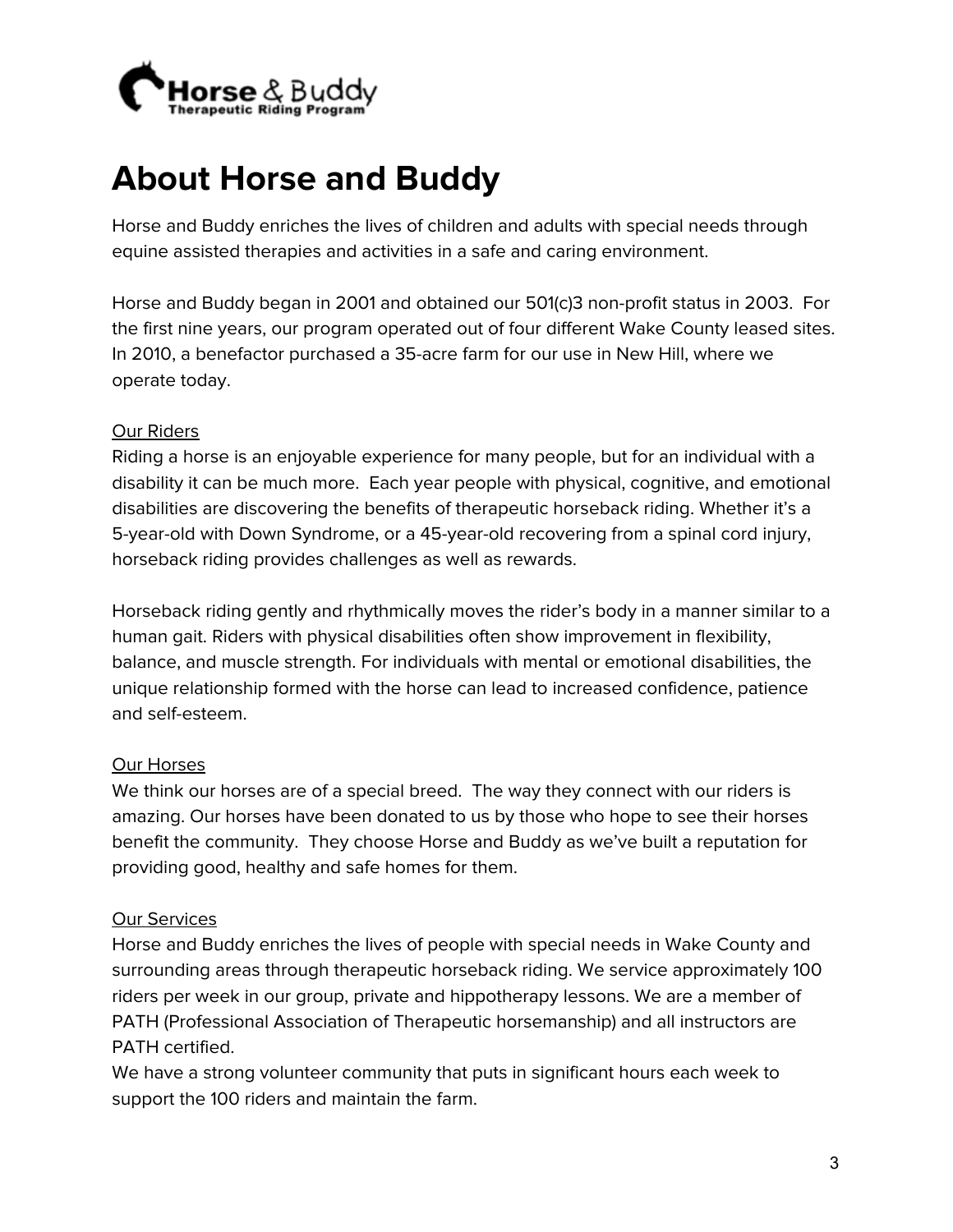

How we do it

We pledge:

- Safety as our number one priority
- · Professionalism by following PATH standards and certification requirements
- · Compassion in all we do
- · Respect to our riders, parents, caregivers, volunteers, donors and staff (equine and human)
- · FUN for all!

# **Governing Board Member Responsibilities**

# **Time Commitment**

Board meetings are held every other month for 2 hours and start at 6pm. Board members are asked to attend special events throughout the year including the yearly Sequins and Spurs Gala held the first Friday every May. As we build a committee structure, each board member is asked to serve on a committee that would meet as determined by that committee.

# **Typical Board Responsibilities**

- · Ensure effective planning
- · Ensure adequate financial resources
- · Protect assets and provide proper financial oversight
- Build a competent board
- Ensure legal and ethical integrity

A successful governing board is achieved by attracting successful and quality business and community leaders. Do you see yourself in this positive role?

### **Why serve?**

- Have an immediate and significant lasting impact on those with special needs in our community
- · Gain expertise
- · Build valuable networks and relationships
- Grow as a leader through experience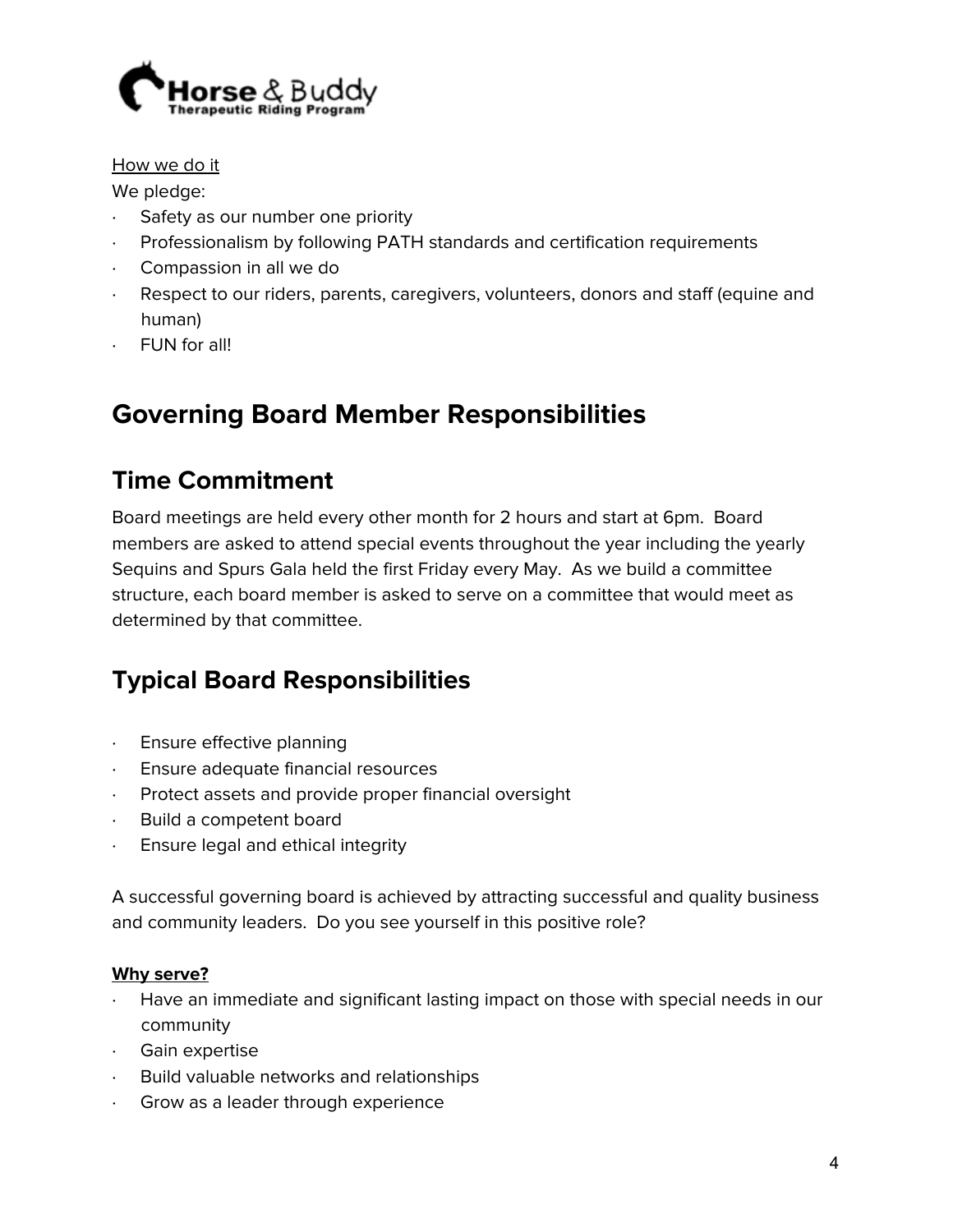

# **Application components**

# Contact Information

| Daytime Phone: Cellphone: Cellphone: Evening Phone: 2011 |  |  |
|----------------------------------------------------------|--|--|
|                                                          |  |  |
|                                                          |  |  |
|                                                          |  |  |
|                                                          |  |  |

# General Questions

- 1. How did you first become aware of Horse and Buddy (H&B)?
- 2. Briefly state what makes you interested in serving on the H&B Board of Directors?
- 3. Have you ever served on a non-profit board? Yes / No. If so, please describe:
- 4. What gifts, talents, or experience would you bring to this organization?
- 5. Please list your fundraising experience:

# Board Commitment

1. A full term on the board is (3) three years. Will you be able to commit yourself to serve on the H&B Board of Directors for a full term?

Please circle one**: YES NO**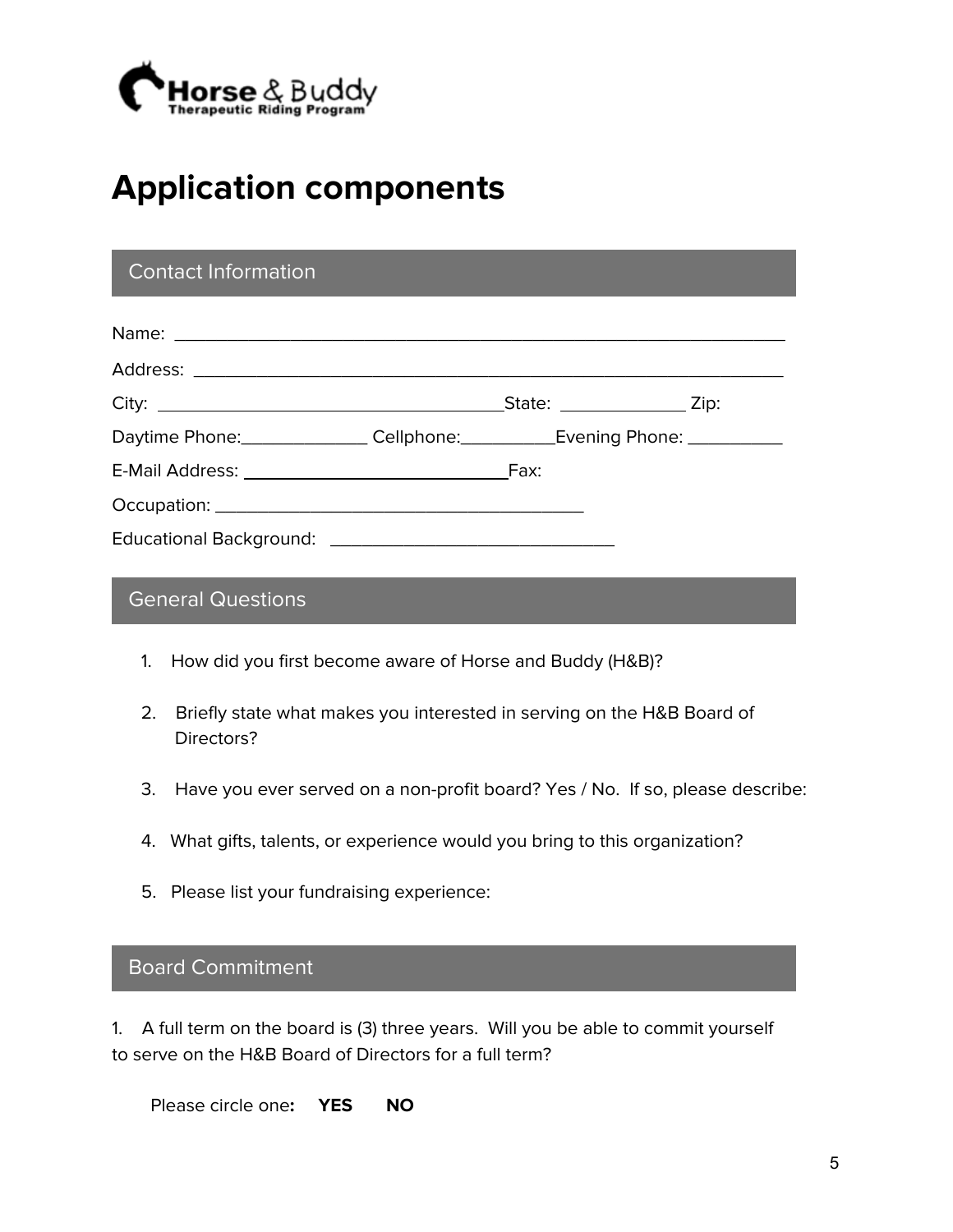

2. How many hours per month are you willing and able to devote to the organization? Number of Hours:

\_\_\_\_\_\_\_\_\_\_\_\_\_\_\_\_\_\_\_\_\_\_\_\_\_\_\_\_\_\_\_\_\_\_\_\_\_\_\_\_\_\_\_\_\_\_\_\_\_\_\_\_\_\_\_\_\_\_\_\_\_\_\_\_\_\_\_\_\_ \_\_\_\_\_\_\_\_\_\_\_\_\_\_\_\_\_\_\_\_\_\_\_\_\_\_\_\_\_\_\_\_\_\_\_\_\_\_\_\_\_\_\_\_\_\_\_\_\_\_\_\_\_\_\_\_\_\_\_\_\_\_\_\_\_\_\_\_\_ \_\_\_\_\_\_\_\_\_\_\_\_\_\_\_\_\_\_\_\_\_\_\_\_\_\_\_\_\_\_\_\_\_\_\_\_\_\_\_\_\_\_\_\_\_\_\_\_\_\_\_\_\_\_\_\_\_\_\_\_\_\_\_\_\_\_\_\_\_

3. Board members play a key role in essential fund development of a non-profit organization. Do you believe you can deliver significant contributions through fundraising or personal giving? Please explain:

# **Affiliations**

6. Please list the individuals affiliated with Horse and Buddy with whom you are acquainted (Board or staff member, volunteer, rider, parent of a rider, etc.)

\_\_\_\_\_\_\_\_\_\_\_\_\_\_\_\_\_\_\_\_\_\_\_\_\_\_\_\_\_\_\_\_\_\_\_\_\_\_\_\_\_\_

\_\_\_\_\_\_\_\_\_\_\_\_\_\_\_\_\_\_\_\_\_\_\_\_\_\_\_\_\_\_\_\_\_\_\_\_\_\_\_\_\_\_

# Skills/Interests

Please check the areas you provide skills or interests in:

| <b>Reading Financials</b> | <b>Business Management</b>                           | Accounting/Bookkeepin<br>g              |
|---------------------------|------------------------------------------------------|-----------------------------------------|
| Fundraising               | <b>Grant Writing</b>                                 | Administration                          |
| Outreach/Advocacy         | Nonprofit Experience                                 | Leadership<br>Development               |
| Law/Legal Issues          | Real Estate                                          | <b>Banking</b>                          |
| Program Evaluation        | Information Technology                               | Web Design                              |
| <b>Public Relations</b>   | <b>Strategic Planning</b>                            | <b>Event Planning</b>                   |
| Campaign Planning         | Medical/Healthcare for<br>clients with special needs | Medical/HealthCare for<br><b>Horses</b> |
| Board Development         | Marketing/Social Media                               | Other talents:                          |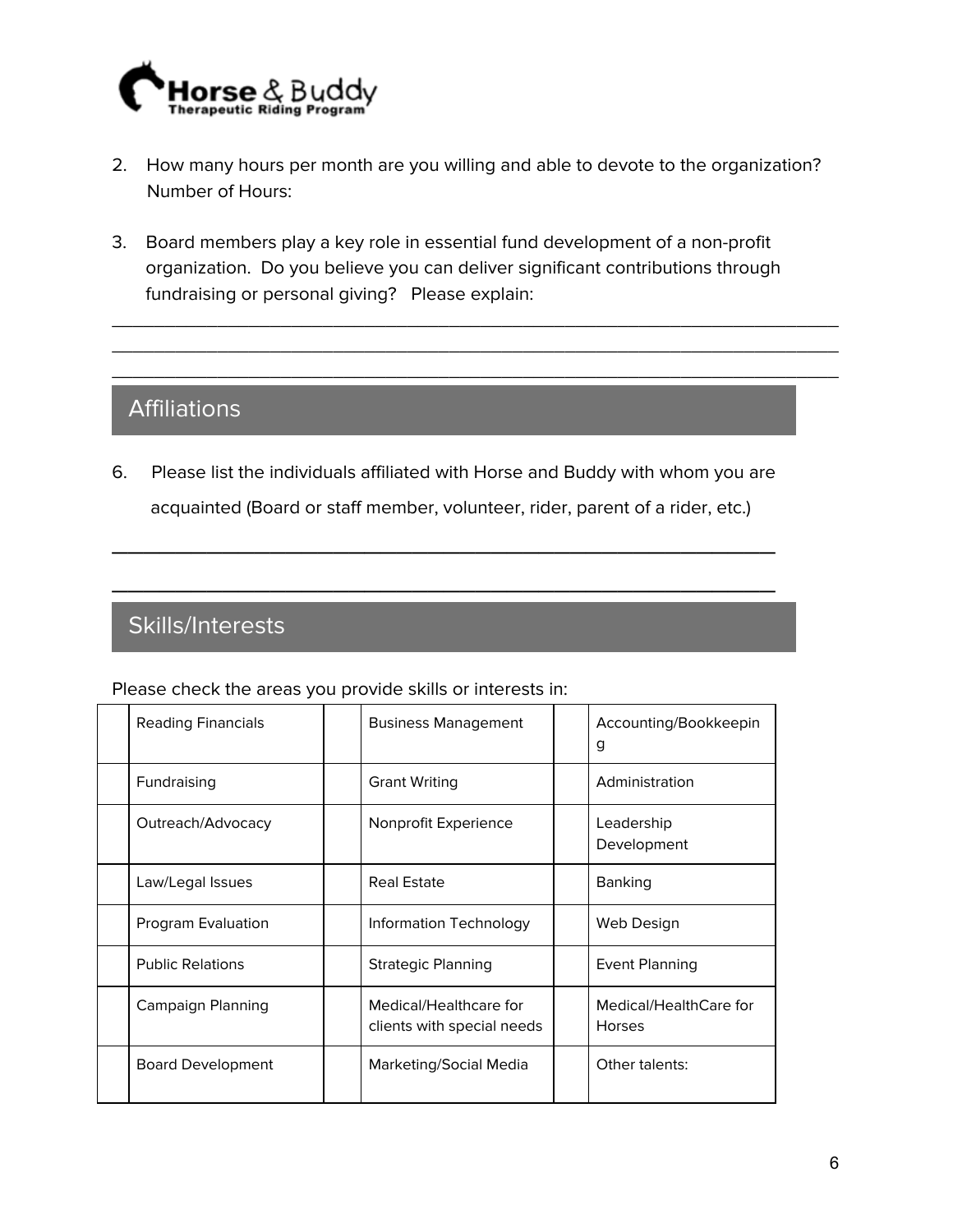

# **References**

7. Please list the names and addresses of two people whom we may contact for references.

| Address: _________________________ | Address: ____________________________ |
|------------------------------------|---------------------------------------|
|                                    |                                       |
|                                    |                                       |
| Telephone:                         | Telephone: ____________________       |
|                                    |                                       |

# Board Member Expectations

To ensure the success of Horse and Buddy and to be a valued board member, I will keep the following as my expectations:

- 1. I am responsible for the stability and development of Horse and Buddy. As a member of the Governing Board, I pledge to help carry out the mission.
- 2. I am responsible to review, approve and monitor the annual budget.
- 3. I am responsible to take an active role in fundraising for the organization. Along with other board members, I accept the responsibility for meeting the annual campaign goal as established in the budget.
- 4. I am responsible to understand the legal aspects of the organization and to ensure proper insurance coverage and policies established and to monitor implementation of these policies.
- 5. I agree to give annually substantial financial donation, as defined by me.
- 6. I understand that board service will involve a commitment of my personal time, talent and energy.
- 7. I will be active on one or more committees as they are established.
- 8. I understand that my attendance at board and committee meetings is crucial to the progress of Horse and Buddy and will commit to be present 80% of the time.